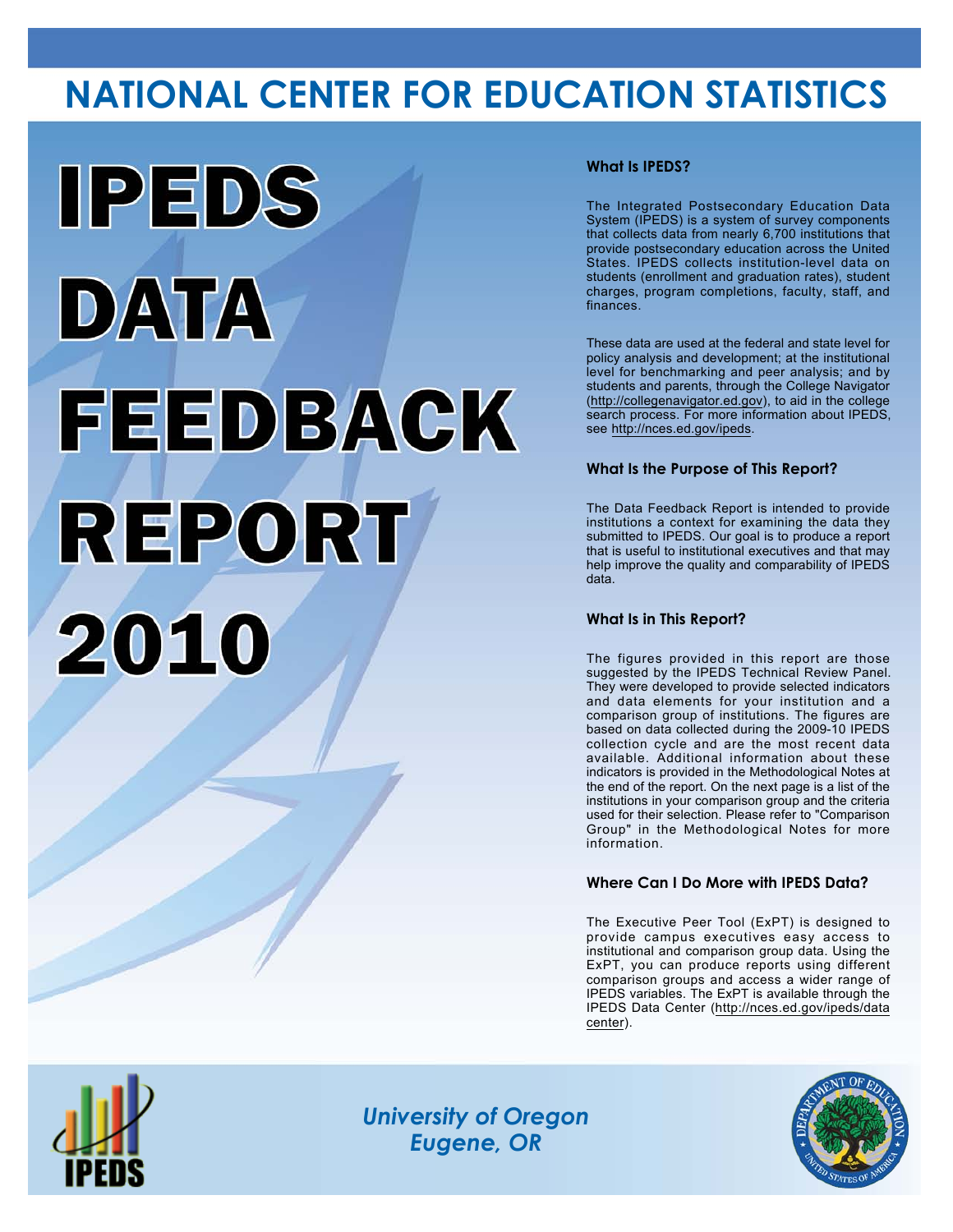# **COMPARISON GROUP**

Comparison group data are included to provide a context for interpreting your institution's statistics. If your institution did not define a Custom Comparison Group for this report by July 14, NCES selected a comparison group for you based on the institutional characteristics detailed immediately above the listing of the comparison group institutions. (If the Carnegie Classification of Institutions of Higher Education was used as an institutional characteristic in the definition of a comparison group, the 2005 Basic version was used.) The comparison group used in this report may not reflect your institution's peer group, or you may wish to compare your institution to other groups. The Executive Peer Tool (ExPT) [\(http://nces.ed.gov/ipeds/datacenter/\)](http://nces.ed.gov/ipeds/datacenter/) can be used to reproduce the figures in this report using different peer groups.

The custom comparison group chosen by University of Oregon includes the following 8 institutions:

Indiana University-Bloomington (Bloomington, IN)

- University of California-Santa Barbara (Santa Barbara, CA)
- University of Colorado at Boulder (Boulder, CO)
- University of Iowa (Iowa City, IA)
- University of Michigan-Ann Arbor (Ann Arbor, MI)
- University of North Carolina at Chapel Hill (Chapel Hill, NC)
- University of Virginia-Main Campus (Charlottesville, VA)
- University of Washington-Seattle Campus (Seattle, WA)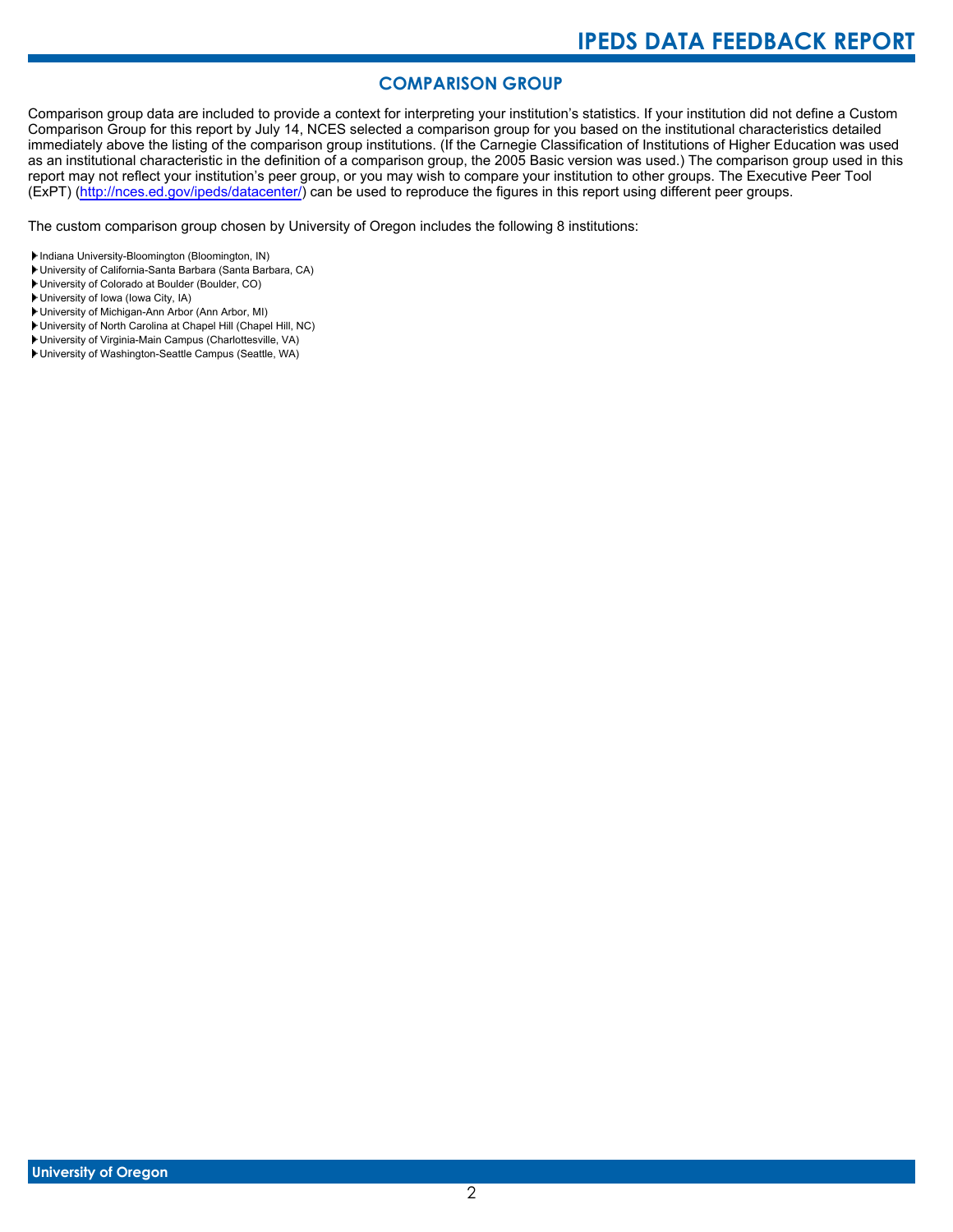#### **Figure 1. Percent of all students enrolled, by race/ethnicity and percent of students who are women: Fall 2009**



**The Comparison Group Median (N=8)** Comparison Group Median (N=8)

NOTE: For this survey year, institutions could report race and ethnicity using both 1977 (old) and 1997 (new) Office of Management and Budget categories. Categories shown in<br>this figure are derived by adding comparable cat **information about disaggregation of data by race and ethnicity, please see the Methodological Notes at the end of this report. Median values for the comparison group will not add to 100 percent. See "Use of Median Values for Comparison Group" in the Methodological Notes at the end of this report for how median values are determined. N is the number of institutions in the comparison group.**

**SOURCE: U.S. Department of Education, National Center for Education Statistics, Integrated Postsecondary Education Data System (IPEDS): Spring 2010, Fall Enrollment component.**

#### **Figure 2. Unduplicated 12-month headcount of all students and of undergraduate students (2008-09), total FTE enrollment (2008-09), and full- and part-time fall enrollment (Fall 2009)**



Your institution Comparison Group Median (N=8)

**NOTE: For details on calculating full-time equivalent (FTE) enrollment, see Calculating FTE in the Methodological Notes at the end of this report. Total headcount, FTE, and full- and part-time fall enrollment include both undergraduate and postbaccalaureate students, when applicable. N is the number of institutions in the comparison group.**

**SOURCE: U.S. Department of Education, National Center for Education Statistics, Integrated Postsecondary Education Data System (IPEDS): Fall 2009, 12-month Enrollment component and Spring 2010, Fall Enrollment component.**

#### **Figure 3. Number of degrees awarded, by level: 2008-09**



**Your institution** Comparison Group Median (N=8)

**NOTE: For additional information about postbaccalaureate degree levels, see the Methodology Notes. N is the number of institutions in the comparison group. SOURCE: U.S. Department of Education, National Center for Education Statistics, Integrated Postsecondary Education Data System (IPEDS): Fall 2009, Completions component.**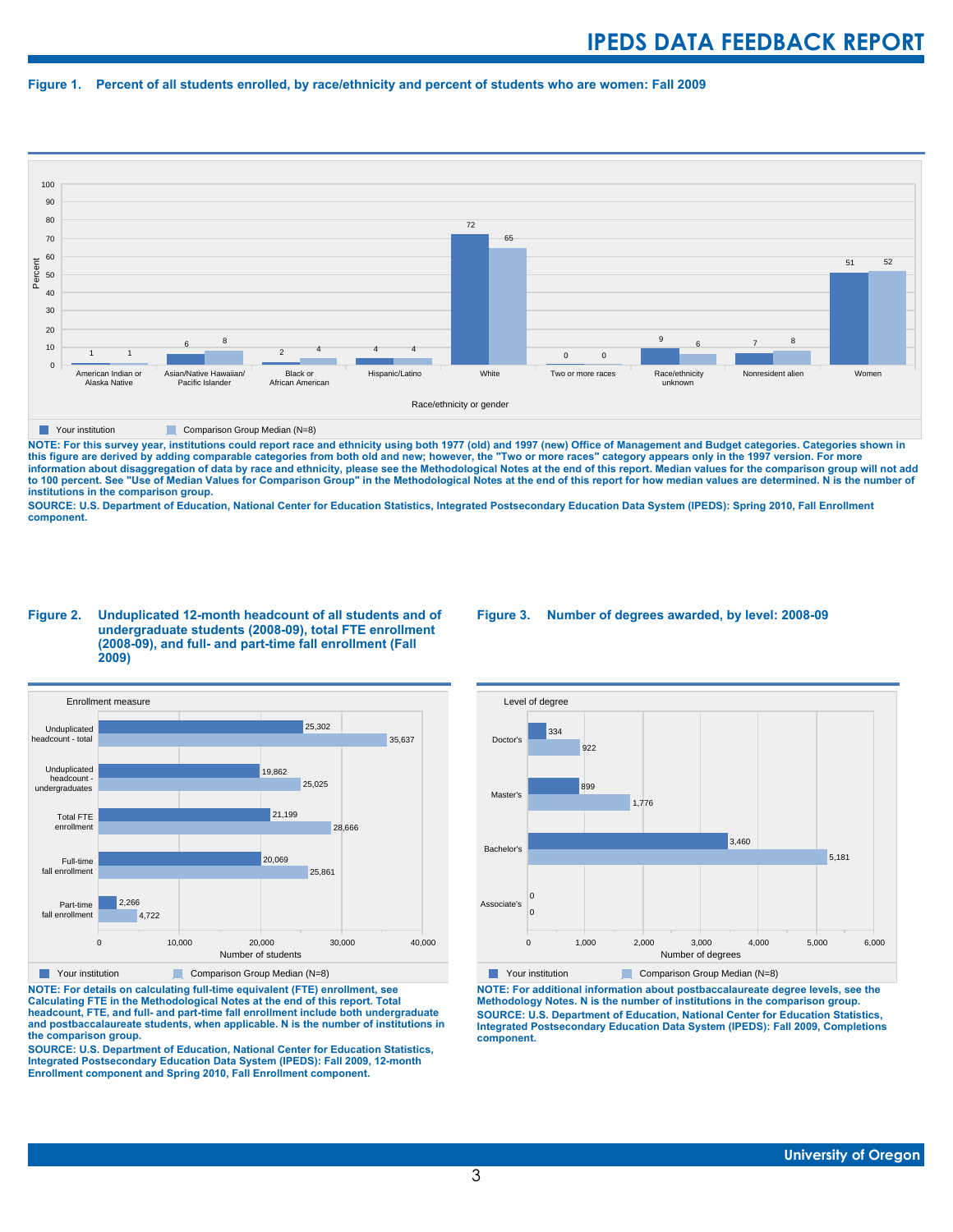**Figure 4. Academic year tuition and required fees for full-time, first-time, degree/certificate-seeking undergraduates: 2006-07--2009-10**



**NOTE: The tuition and required fees shown here are the lowest reported from the categories of in-district, in-state, and out-of-state. N is the number of institutions in the comparison group.**

**SOURCE: U.S. Department of Education, National Center for Education Statistics, Integrated Postsecondary Education Data System (IPEDS): Fall 2009, Institutional Characteristics component.**

#### **Figure 5. Average net price of attendance for full-time, first-time, degree/certificate-seeking undergraduate students receiving grant or scholarship aid: 2006-07--2008-09**



**NOTE: Average net price is for full-time, first-time, degree/certificate-seeking undergraduate students and is generated by subtracting the average amount of federal, state/local government, and institutional grant and scholarship aid from the total cost of attendance. Total cost of attendance is the sum of published tuition and required fees, books and supplies, and the weighted average room and board and other expenses. For more information, see the Methodological Notes at the end of this report. N is the number of institutions in the comparison group. SOURCE: U.S. Department of Education, National Center for Education Statistics, Integrated Postsecondary Education Data System (IPEDS): Fall 2009, Institutional Characteristics component; Spring 2010, Student Financial Aid component.**

#### **Figure 6. Percent of full-time, first-time degree/certificate-seeking undergraduate students who received grant or scholarship aid from the federal government, state/local government, or the institution, or loans, by type of aid: 2008-09**



**NOTE: Any grant aid above includes grant or scholarship aid from the federal government, state/local government, or the institution. Federal grants includes Pell grants and other federal grants. Any loans includes federal loans and other loans to students. For details on how students are counted for financial aid reporting, see Cohort Determination in the Methodological Notes at the end of this report. N is the number of institutions in the comparison group.**

**SOURCE: U.S. Department of Education, National Center for Education Statistics, Integrated Postsecondary Education Data System (IPEDS): Spring 2010, Student Financial Aid component.**

#### **Figure 7. Average amounts of grant or scholarship aid from the federal government, state/local government, or the institution, or loans received, by full-time, first-time degree/certificate-seeking undergraduate students, by type of aid: 2008-09**



**NOTE: Any grant aid above includes grant or scholarship aid from the federal government, state/local government, or the institution. Federal grants includes Pell grants and other federal grants. Any loans includes federal loans and other loans to students. Average amounts of aid were calculated by dividing the total aid awarded by the total number of recipients in each institution. N is the number of institutions in the comparison group.**

**SOURCE: U.S. Department of Education, National Center for Education Statistics, Integrated Postsecondary Education Data System (IPEDS): Spring 2010, Student Financial Aid component.**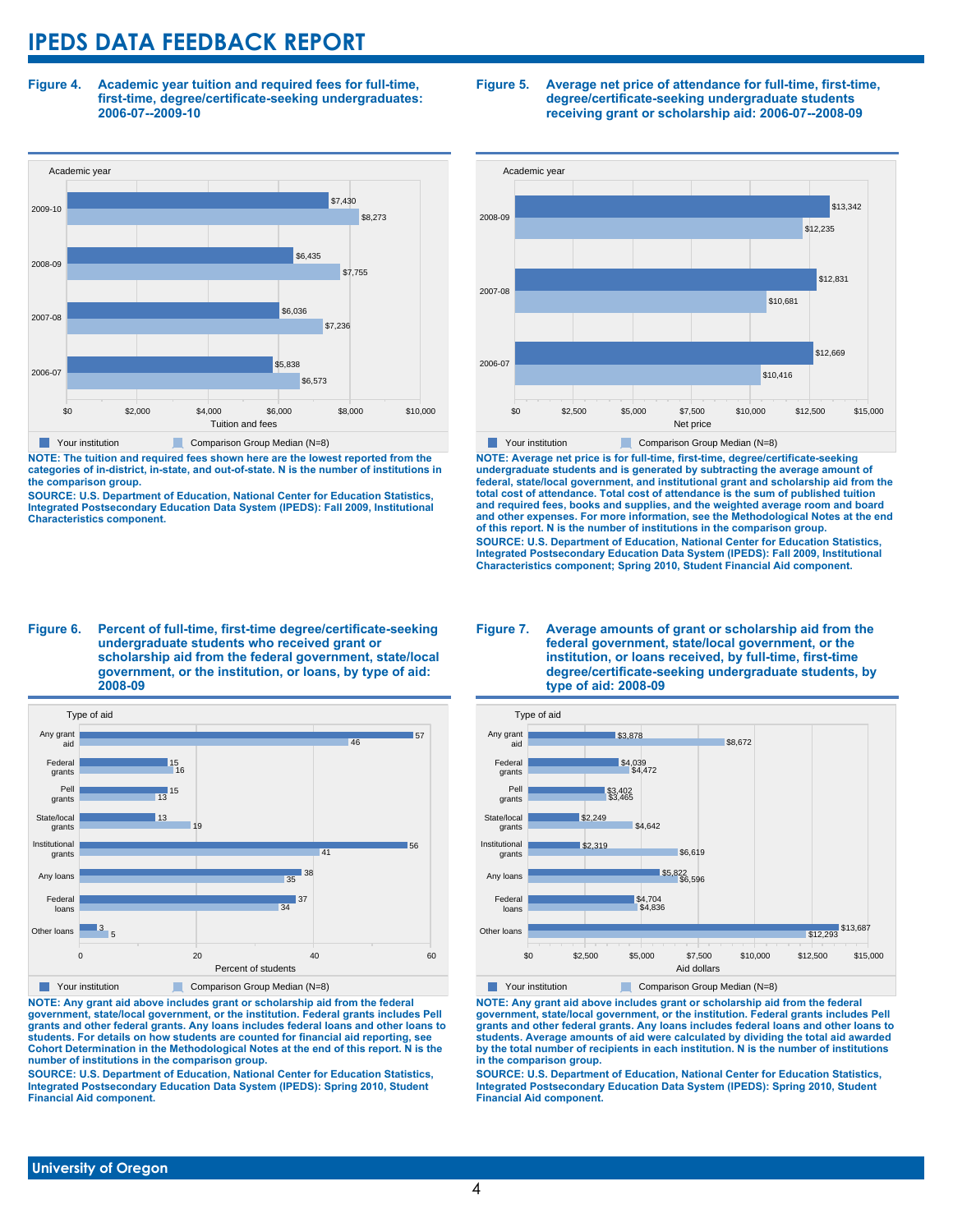**Figure 8. Percent of all undergraduates receiving aid by type of aid: 2008-09**

**Figure 9. Average amount of aid received by all undergraduates, by type of aid: 2008-09**



**NOTE: Any grant aid above includes grant or scholarship aid from the federal government, state/local government, the institution, or other sources. Federal loans includes only federal loans to students. N is the number of institutions in the comparison group.**

**SOURCE: U.S. Department of Education, National Center for Education Statistics, Integrated Postsecondary Education Data System (IPEDS): Spring 2010, Student Financial Aid component.**



**NOTE: Any grant aid above includes grant or scholarship aid from the federal government, state/local government, the institution, or other sources. Federal loans includes federal loans to students. Average amounts of aid were calculated by dividing the total aid awarded by the total number of recipients in each institution. N is the number of institutions in the comparison group.**

**SOURCE: U.S. Department of Education, National Center for Education Statistics, Integrated Postsecondary Education Data System (IPEDS): Spring 2010, Student Financial Aid component.**





**NOTE: Graduation rate cohort includes all full-time, first-time, degree/certificateseeking undergraduate students. Entering class includes all students coming to the institution for the first time. Only institutions with a mission to prepare students to transfer are required to report transfers out. Graduation and transfer-out rates are the Student Right-to-Know rates. Retention rates are measured from the fall of first enrollment to the following fall. 4-yr institutions report retention rates for students seeking a bachelor's degree. Median values for the comparison group will not add to 100 percent. N is the number of institutions in the comparison group.**

**SOURCE: U.S. Department of Education, National Center for Education Statistics, Integrated Postsecondary Education Data System (IPEDS): Spring 2010, Graduation Rates component and Fall Enrollment component.**

#### **Figure 11. Bachelor's degree graduation rates of full-time, first-time, degree/certificate-seeking undergraduates within 4 years, 6 years, and 8 years: 2001 cohort**



**NOTE: The 6-year graduation rate is the Student Right-to-Know (SRK) rate; the 4 and 8-year rates are calculated using the same methodology. For more information see the Methodological Notes at the end of the report. N is the number of institutions in the comparison group.**

**SOURCE: U.S. Department of Education, National Center for Education Statistics, Integrated Postsecondary Education Data System (IPEDS): Spring 2010, 200% Graduation Rates component.**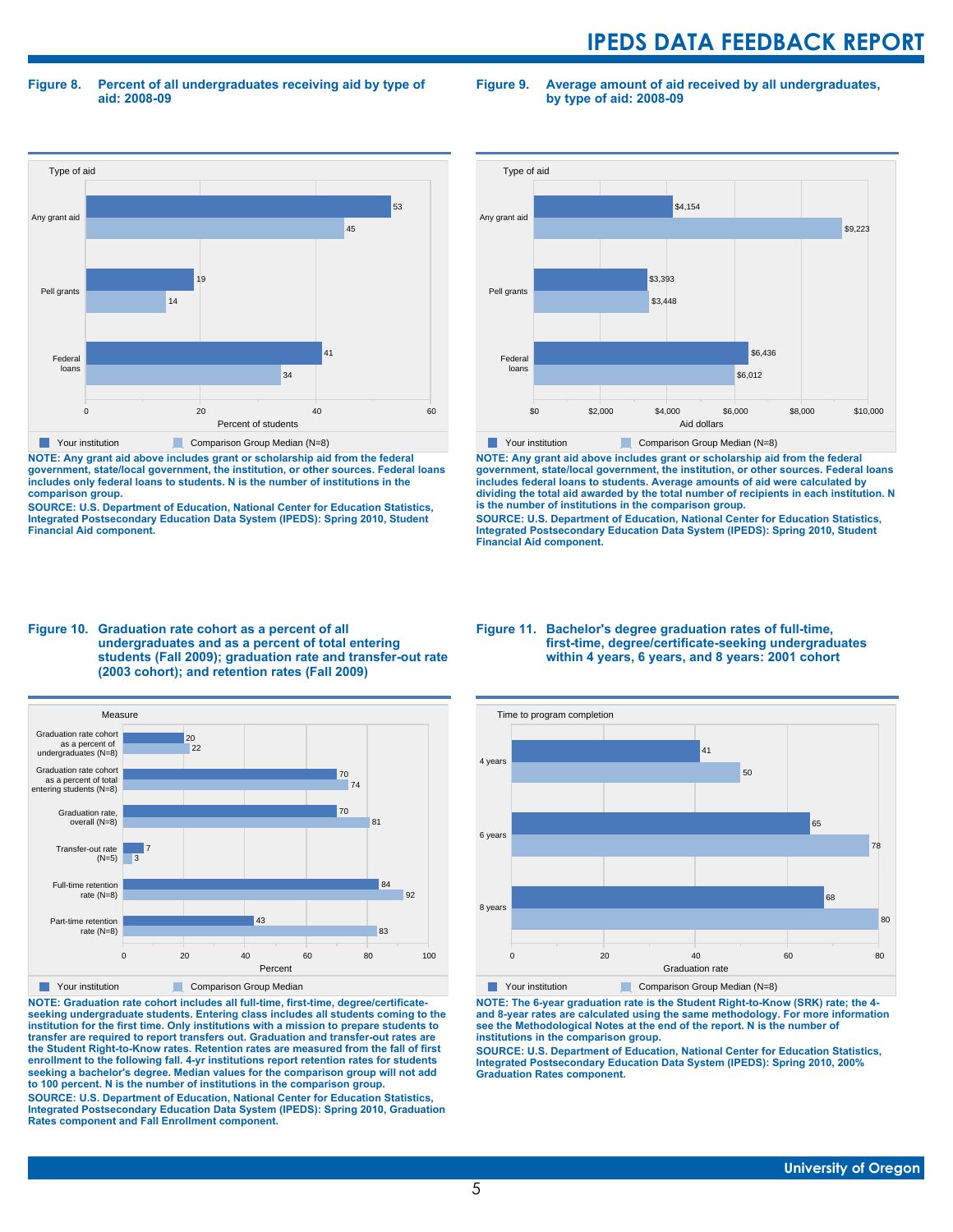### **Figure 12. Full-time equivalent staff, by assigned position: Fall 2009**

#### **Staff category** 0 1,000 2,000 3,000 4,000 Number of staff Non-professional Other professional (support/service) Executive/ administrative/ managerial Instruction/ research/ public service  $2,87$ 1,311 3,329 958 379 **33** 2,605 1,333 **The Your institution** Comparison Group Median (N=8)

**NOTE: Graduate assistants are not included in this figure. For information on the calculation of FTE of staff, see the Methodological Notes. N is the number of institutions in the comparison group.**

**SOURCE: U.S. Department of Education, National Center for Education Statistics, Integrated Postsecondary Education Data System (IPEDS): Winter 2009-10, Human Resources component.**

#### **Figure 13. Average salaries of full-time instructional staff equated to 9-month contracts, by academic rank: Academic year 2009-10**



**NOTE: Average full-time instructional staff salaries for 11/12-month contracts were equated to 9-month average salaries by multiplying the 11/12-month salary by .8182. Salaries based on less than 9-month contracts are not included. Medical school salaries are not included. N is the number of institutions in the comparison group. SOURCE: U.S. Department of Education, National Center for Education Statistics, Integrated Postsecondary Education Data System (IPEDS): Winter 2009-10, Human Resources component.**

#### **Figure 14. Percent distribution of core revenues, by source: Fiscal year 2009**



**NOTE: The comparison group median is based on those members of the comparison group that report finance data using the same accounting standards as the comparison institution. For a detailed definition of core revenues, see the Methodological Notes. N is the number of institutions in the comparison group. SOURCE: U.S. Department of Education, National Center for Education Statistics, Integrated Postsecondary Education Data System (IPEDS): Spring 2010, Finance component.**

#### **Figure 15. Core expenses per FTE enrollment, by function: Fiscal year 2009**



**NOTE: The comparison group median is based on those members of the comparison group that report finance data using the same accounting standards as the comparison institution. Expenses per full-time equivalent (FTE) enrollment, particularly instruction, may be inflated because finance data includes all core expenses while FTE reflects credit activity only. For details on calculating FTE enrollment and a detailed definition of core expenses, see the Methodological Notes. N is the number of institutions in the comparison group. SOURCE: U.S. Department of Education, National Center for Education Statistics, Integrated Postsecondary Education Data System (IPEDS): Fall 2009, 12-month Enrollment component and Spring 2010, Finance component.**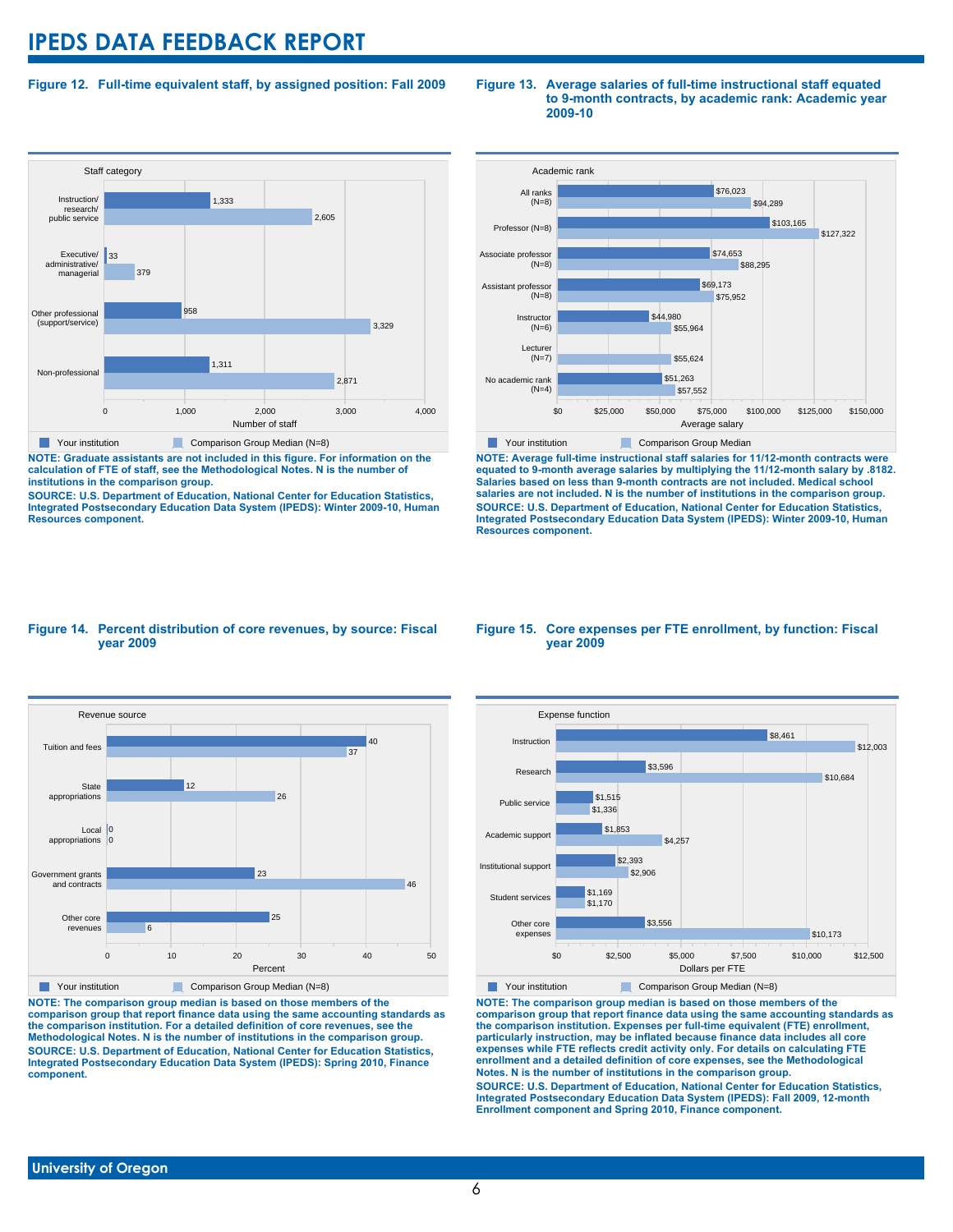# **METHODOLOGICAL NOTES**

#### **Overview**

This report is based on data supplied by institutions to IPEDS during the 2009-10 survey year. Response rates exceeded 99 percent for most surveys. Detailed response tables are included in IPEDS First Look reports, which can be found at [http://nces.ed.gov/pubsearch/getpubcats.asp?sid=010.](http://nces.ed.gov/pubsearch/getpubcats.asp?sid=010)

#### **Use of Median Values for Comparison Group**

The value for the comparison institution is compared to the median value for the comparison group for each statistic included in the figure. If more than one statistic is presented in a figure, the median values are determined separately for each indicator or statistic. Medians are not reported for comparison groups with less than three values. Where percentage distributions are presented, median values may not add to 100 percent. Through the ExPT, users have access to all of the data used to create the figures included in this report.

#### **Missing Statistics**

If a statistic is not reported for your institution, the omission indicates that the statistic is not relevant to your institution and the data were not collected. As such, not all notes listed below may be applicable to your report.

#### **Use of Imputed Data**

All IPEDS data are subject to imputation for total (institutional) and partial (item) nonresponse. If necessary, imputed values were used to prepare your report.

#### **Data Confidentiality**

IPEDS data are not collected under a pledge of confidentiality.

#### **Disaggregation of Data by Race/Ethnicity**

When applicable, some statistics are disaggregated by race/ethnicity. Between survey years 2008-09 and 2010-11, the categories used for the collection and reporting of race/ethnicity data in IPEDS are transitioning to those developed in 1997 by the Office of Management and Budget, and institutions may report using either those categories, the older (1977) categories, or a mixture of both. Therefore, during the transition, only derived categories that present comparable data will be displayed. Detailed information about these changes can be found at <http://nces.ed.gov/ipeds/reic/resource.asp>.

#### **Postbaccalaureate Degree Categories**

In 2008-09 IPEDS, new postbaccalaureate degree categories were introduced as optional. The new categories are Doctor's degree-Research/scholarship, Doctor's degree-Professional practice, and Doctor's degree-Other. In addition, the First-professional degree and certificate categories and the single Doctor's degree category are being phased out. During the transition period, all First-professional students are reflected as graduate students, all First-professional degrees awarded are reflected as Doctor's degrees, and all Doctor's degrees reported under the new categories are aggregated under a single Doctor's degree category, so that data reported by all institutions are comparable.

#### **Cohort Determination for Reporting Student Financial Aid and Graduation Rates**

Student cohorts for reporting Student Financial Aid and Graduation Rates data are based on the reporting type of the institution. For institutions that report based on an academic year (those operating on standard academic terms), student counts and cohorts are based on fall term data. Student counts and cohorts for program reporters (those that do not operate on standard academic terms) are based on unduplicated counts of students enrolled during a full 12-month period.

#### **Description of Statistics Used in the Figures**

#### *Average Net Price of Attendance*

Average net price is calculated for full-time, first-time degree/certificateseeking undergraduates who received grant or scholarship aid from the federal government, state/local government, or the institution anytime during the full aid year. Other sources of grant aid are excluded. Average net price is generated by subtracting the average amount of federal, state/local government, and institutional grant and scholarship aid from the total cost of attendance. Total cost of attendance is the sum of published tuition and required fees (lower of in-district or in-state for public institutions), books and supplies, and the weighted average room and board and other expenses.

#### *Core Expenses*

Core expenses for public institutions using the Governmental Accounting Standards Board (GASB) standards include expenses for instruction, research, public service, academic support, institutional support, student services, operation and maintenance of plant, depreciation, interest, scholarships and fellowships, other expenses, and nonoperating expenses. Core expenses for private, not-for-profit and for-profit, and a small number of public institutions reporting under the Financial Accounting Standards Board (FASB) standards include expenses for instruction, research, public service, academic support, student services, institutional support, net grant aid to students, and other expenses. For all institutions, core expenses exclude expenses for auxiliary enterprises (e.g., bookstores, dormitories), hospitals, and independent operations. Expenses for operation and maintenance of plant, depreciation, and interest for GASB institutions are included in other core expenses, but are allocated to each of the other functions for FASB institutions.

#### *Core Revenues*

Core revenues for public institutions reporting under GASB standards include tuition and fees; government appropriations (federal, state, and local); government grants and contracts; private gifts, grants, and contracts; investment income; other operating and nonoperating sources; and other revenues and additions. Core revenues for private, not-for-profit institutions (and a small number of public institutions) reporting under FASB include tuition and fees; government appropriations (federal, state, and local); government grants and contracts; private gifts, grants, and contracts; investment return; sales and services of educational activities; and other sources. Core revenues for private, for-profit institutions reporting under FASB standards include tuition and fees; government appropriations (federal, state, and local); government grants and contracts; private grants and contracts; net investment income; sales and services of educational activities; and other sources. In general, core revenues exclude revenues from auxiliary enterprises (e.g., bookstores, dormitories), hospitals, and independent operations.

#### *Equated Instructional Staff Salaries*

Total salary outlays for full-time instructional staff on 11/12-month contracts